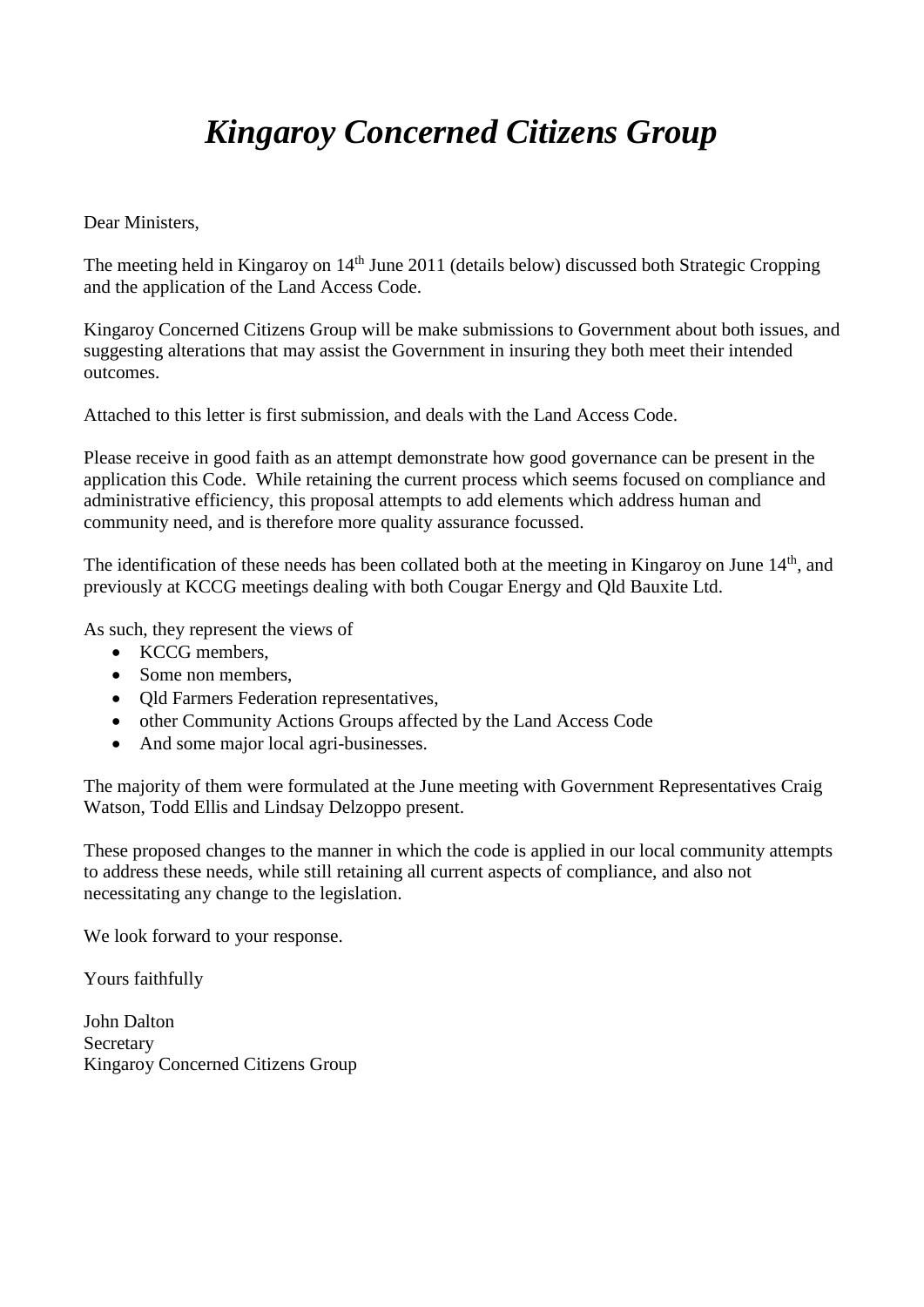# **Meeting Details**

#### **Tuesday 14th June 2011 Enterprise Centre, Cornish St, Kingaroy**

# **Agenda**

10-45am Arrival introductions, morning tea

11-00am **Community Engagement**: Establishing best practice for local communities affected by mining development 11-05am Proposed agenda discussion (determined by highest local relevance) 11-10am The EPM process (Craig Watson) (brief overview only) 11-20am New Access Laws (as applied to QBL) (Craig Watson) 11-50am Discussion on the adequacy of the EPM process and Access Laws 12-15pm Proposals for future attention and action 12-30pm Lunch

| $1-00$ pm | <b>Strategic Cropping:</b> the application and implications for the South Burnett. |
|-----------|------------------------------------------------------------------------------------|
| $1-05$ pm | Proposed Agenda discussion (determined by highest local relevance)                 |
| $1-10$ pm | Strategic Cropping overview (Anita Haenfler Ben Lawson)                            |
| $2-15$ pm | The page 41 problem (problems associated with 5% slope)                            |
| $2-50$ pm | Proposals for future attention and action                                          |

3-30pm Close of meeting

# **Attendance**

| <b>KCCG</b>                  | John Dalton                     | (and chair of meeting) |
|------------------------------|---------------------------------|------------------------|
| Red soil farmer              | <b>Sonny Crumpton</b>           |                        |
| PCA rep                      | <b>Lionel Wieck</b>             |                        |
| <b>BGA</b>                   | Ian Crosthwaite                 |                        |
| QFF                          | Dan Gallagher and Brian Tessman |                        |
| Proston Rep                  | Les Blanch                      |                        |
| Mundubbera Rep               | Fred and Cheryl Heidrich        |                        |
| <b>DERM</b> and <b>DEEDI</b> | Craig Watson                    | (DME)                  |
|                              | Anita Haenfler                  | (DERM)                 |
|                              | Ben Lawson                      | (DERM)                 |
|                              | Lindsay Delzoppo                |                        |
|                              | <b>Todd Ellis</b>               |                        |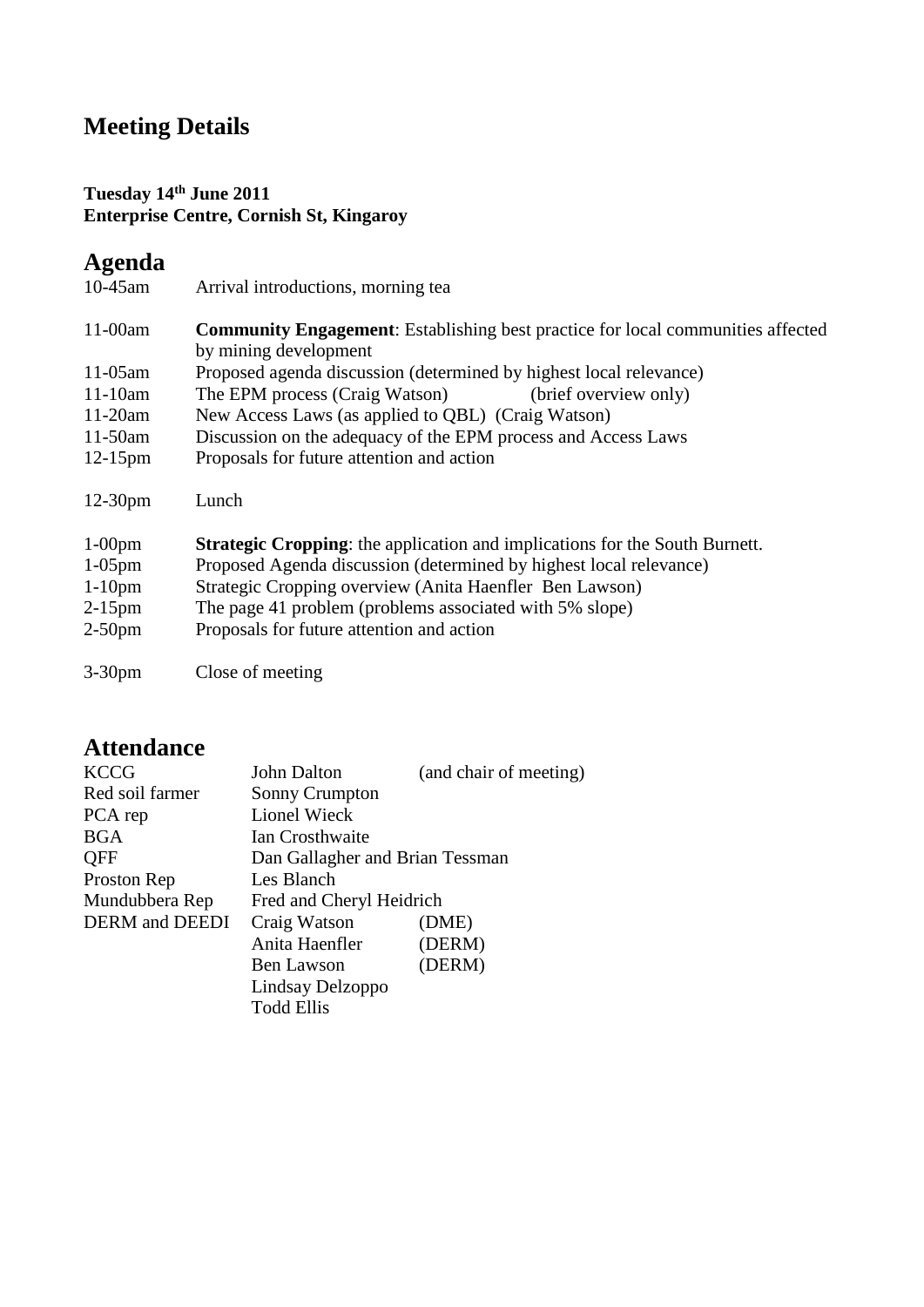# **Evidence of the need for change**

### **Method**

The items below were collated from several processes over the last year:

- From KCCG members in the period after the contamination events of Cougar Energy were made public in July 2010 but before the visit to Kingaroy by Minister Kate Jones in August 2010.
- From KCCG members in May 2011 who became aware of the proposal to explore and mine bauxite by QBL in the South Burnett.
- From local non-KCCG members who rang KCCG seeking support and advice following notification from QBL
- From non-KCCG members living well outside the local area (Mundubbera, Gayndah, Binjour, Toowoomba) following notification from QBL
- From a newly formed action group in Proston where a meeting of 50 local members contributed to the collated list at a meeting in May 2011-06-16
- From attendees at the Kingaroy meeting of  $14<sup>th</sup>$  June 2011 which included Government representatives Craig Watson, Todd Ellis, and Lindsay Delzappo.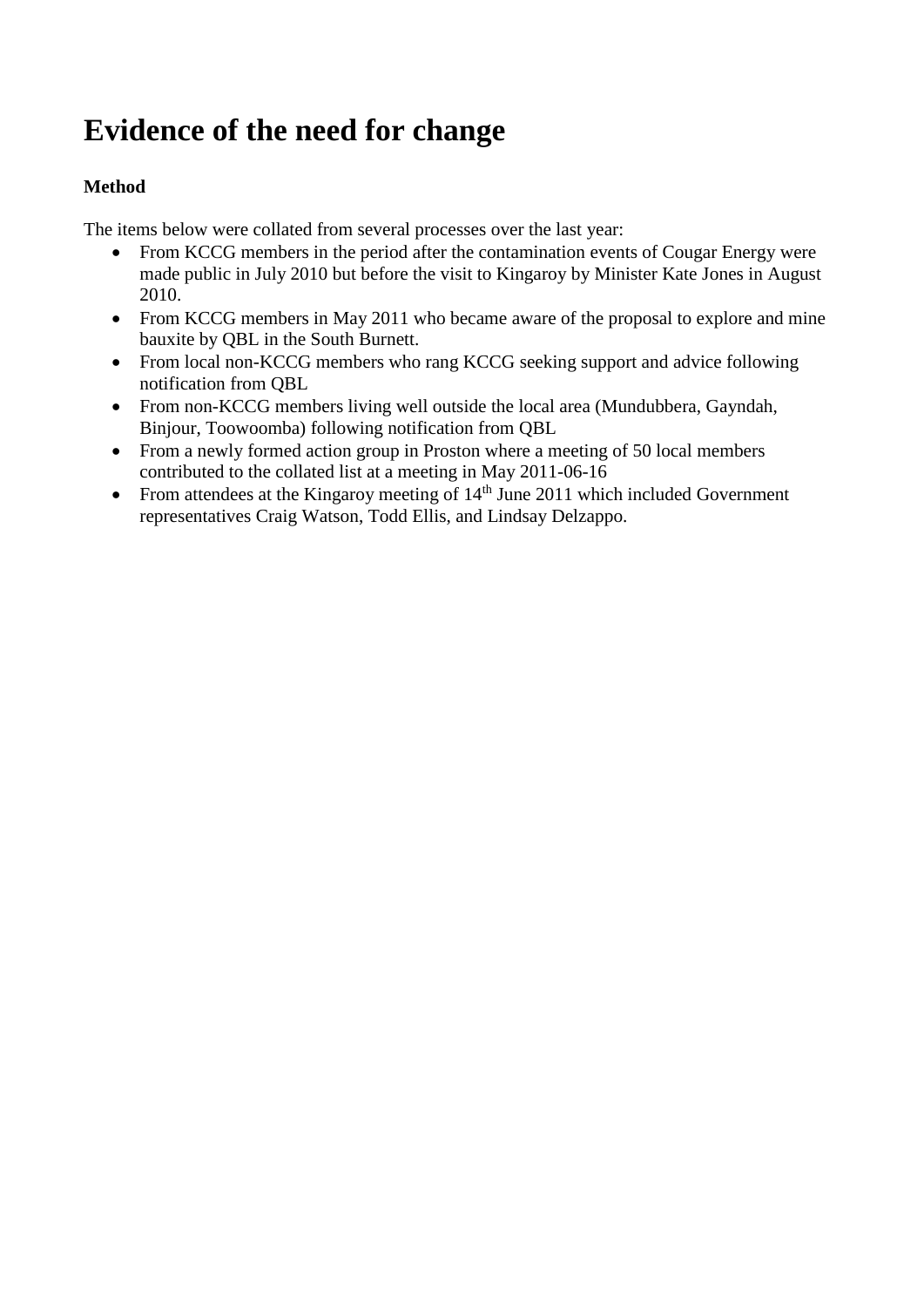# **Land Access Code: Evidence of the Need for Change**

## **Collected from KCCG members**

| $\mathbf{1}$   | Government makes assumptions about computer use and availability. It is not the preferred        |
|----------------|--------------------------------------------------------------------------------------------------|
|                | means of obtaining or receiving information for many people. Some prefer printed material,       |
|                | and others rely on word of mouth.                                                                |
| $\overline{2}$ | Follow the Local Govt process as a template for managing the EPM process (public notice,         |
|                | ability to object etc)                                                                           |
| 3              | Display of proposals in public places                                                            |
| $\overline{4}$ | Locality and project specific quick links on DERM / DME website. It shouldn't be a treasure      |
|                | hunt! You should just be able to type in "Kingaroy / Cougar Energy" and get everything.          |
| 5              | Lack of trust of mining companies.                                                               |
| 6              | Suspicion because miner don't have public manners                                                |
| 7              | Information hubs at local council.                                                               |
| 8              | Full information is best disseminated by unaddressed mail service by postcode (100%              |
|                | coverage)                                                                                        |
| 9              | Notification of issues needing response or submissions (like SCL) is currently done by media     |
|                | only. Many interested people remain uninformed.                                                  |
| 10             | Local Government (SBRC) is currently not informed or briefed of pending EPM activity             |
| 11             | Landholders expect and prefer information from the Government before getting it from the         |
|                | company. Government is the elected representative of the landholder, and it should enter the     |
|                | process and be visible locally, not tied to desk in Brisbane rubber stamping approvals.          |
| 12             | Landholders need some information about their rights and responsibilities with respect to        |
|                | proposed mining activity:                                                                        |
|                | succinct info about their right to refuse,                                                       |
|                | compensation for loss of productivity, appealing to Govt for bad practice by miner,<br>$\bullet$ |
|                | what to expect from the miner,  etc                                                              |
| 13             | All landholders should expect to see a copy of the permit EPM.                                   |
| 14             | All sites must be visited before approval given. Cougars site wasn't!                            |
| 15             | EIS for all trials like Cougar Energy                                                            |
| 16             | mini EIS for all EPM and EPC permits                                                             |
| 17             | Explanation as to why the project is of local, state or national interest                        |
| 18             | Explain not just the proposal to explore, but what successful exploration would lead to, and     |
|                | what a fully developed project would look and function like. People are suspicious of partial    |
|                | disclosure. It is natural to scream and get out of the water when you see a shark fin, rather    |
|                | than wait till it bites your leg. Don't just tell us "its only exploration".                     |
| 19             | Proponents and Govt need to address the "Triple Bottom Line" of Social, environmental and        |
|                | financial consequences. See the Canadian model!!                                                 |
| 20             | No project or exploration without at least one public information night.                         |
| 21             | All related documents need to be not just accessible, but known to be accessible.                |
|                | Need a DME / DERM hotline for information and report suspected mal practice                      |
| 22             | Visible Govt presence to check on all permitted works and for environmental monitoring.          |
| 23             | Cougar Energy taught us that self regulation doesn't work for the same reason that self          |
|                | reporting of traffic offences is not a very good idea. Follow a QA model.                        |
| 24             | Additional requirements for community engagement to be paid for by the applicant and not         |
|                | the tax payer.                                                                                   |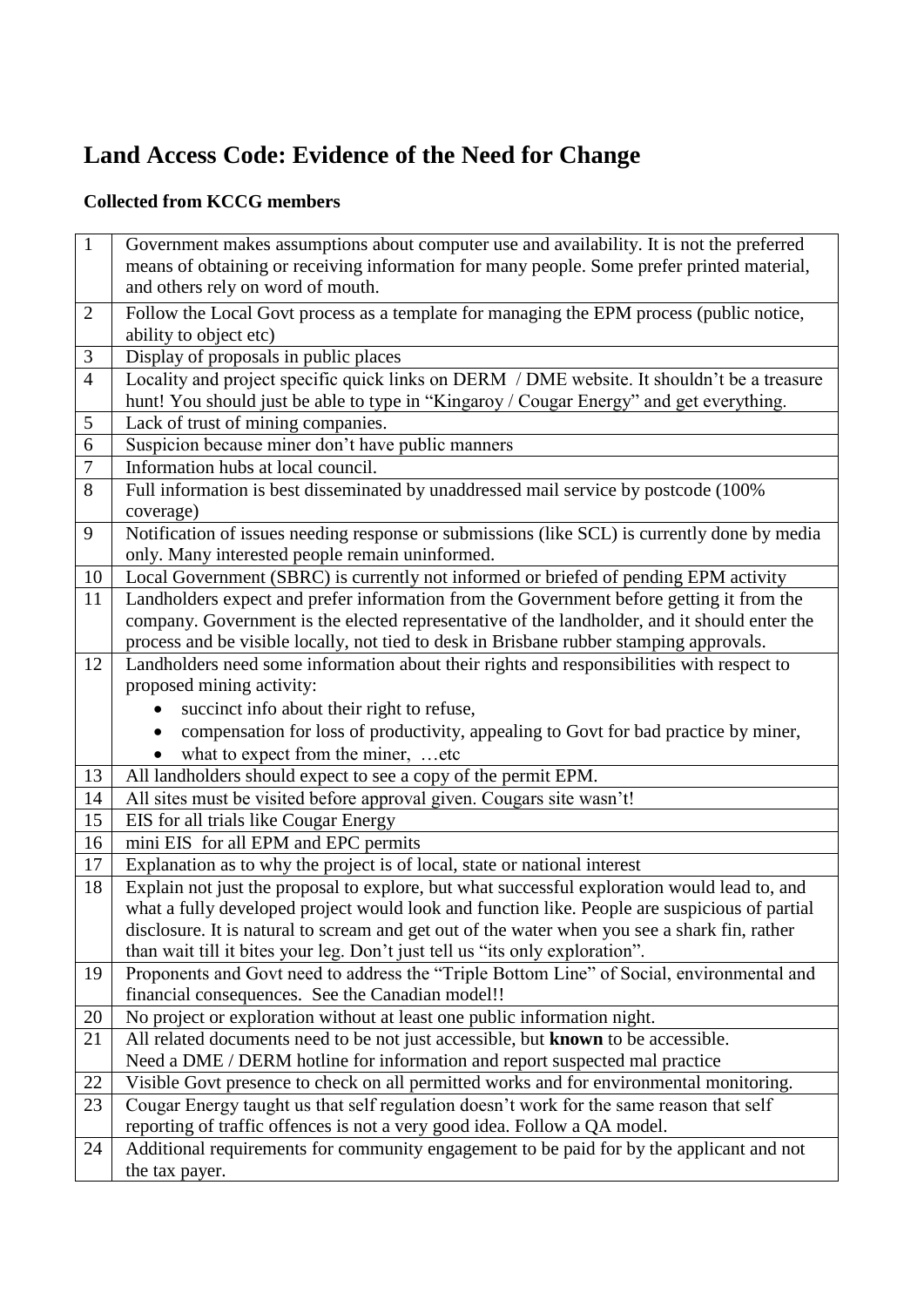| 25 | Cancel permits that are no longer in the public interest, that are inordinately inactive, or that |
|----|---------------------------------------------------------------------------------------------------|
|    | are under strategic cropping land.                                                                |
| 26 | Land holders and potential land buyers need ready access to all maps.                             |
| 27 | Mining related tress is caused by fear of the unknown, additional work and productivity, loss     |
|    | of time and concentration, and etc                                                                |
| 28 | Landholders need a confidential counselling service for personal, financial and legal purposes    |
| 29 | Landholders need an advocate or support service to help them manage mining related                |
|    | activities that fall outside their area of expertise.                                             |

# **Collated from Meeting with Govt. on June 14th 2011.**

| 30 | Need for Govt departments to be involved locally during initial phase of exploration.      |  |
|----|--------------------------------------------------------------------------------------------|--|
| 31 | Need to know landholder rights, and what happens if I say "no". And I should not have      |  |
|    | to get this type of info from a miner who wants to start next week.                        |  |
| 32 | Feeling of coercion when a miner says "oh but all your neighbours are saying Yes           |  |
|    | today!"                                                                                    |  |
| 33 | A need for better education. Current information process is compliance drive and           |  |
|    | therefore addresses what the miner wants to tell the landholder. It should be driven by    |  |
|    | what the landholder needs to know, not what miner wants to say.                            |  |
| 34 | Need for multi-department, quicklink style, locality and project specific websites. A full |  |
|    | suite of information assembled in one spot, beginning with the basics, and progressing     |  |
|    | to the more technical and detailed.                                                        |  |
| 35 | Community groups are important. Ask them what to do, and use them to inform and            |  |
|    | support others.                                                                            |  |
| 36 | The current process is not transparent, has an element of surprise and urgency build into  |  |
|    | it. This is a brutal process.                                                              |  |
| 37 | 90% of exploration doesn't proceed to mining, so why alarm people about the next step.     |  |
|    | Conversely, not painting he full picture leads to suspicion, unanswered questions, and     |  |
|    | resistance.                                                                                |  |
| 28 | Notify all landholders, not just the ones to be drilled. This is a community.              |  |
| 39 | The process robs you of power over your own life. This is depressing. You feel             |  |
|    | disenfranchised, and the company plays one landholder off against the next.                |  |
| 40 | Make the mining company locally accountable                                                |  |
| 41 | A need to maintain contact with the landholder                                             |  |
| 42 | Guarantee of no loss of income or productivity for the landholder.                         |  |
|    |                                                                                            |  |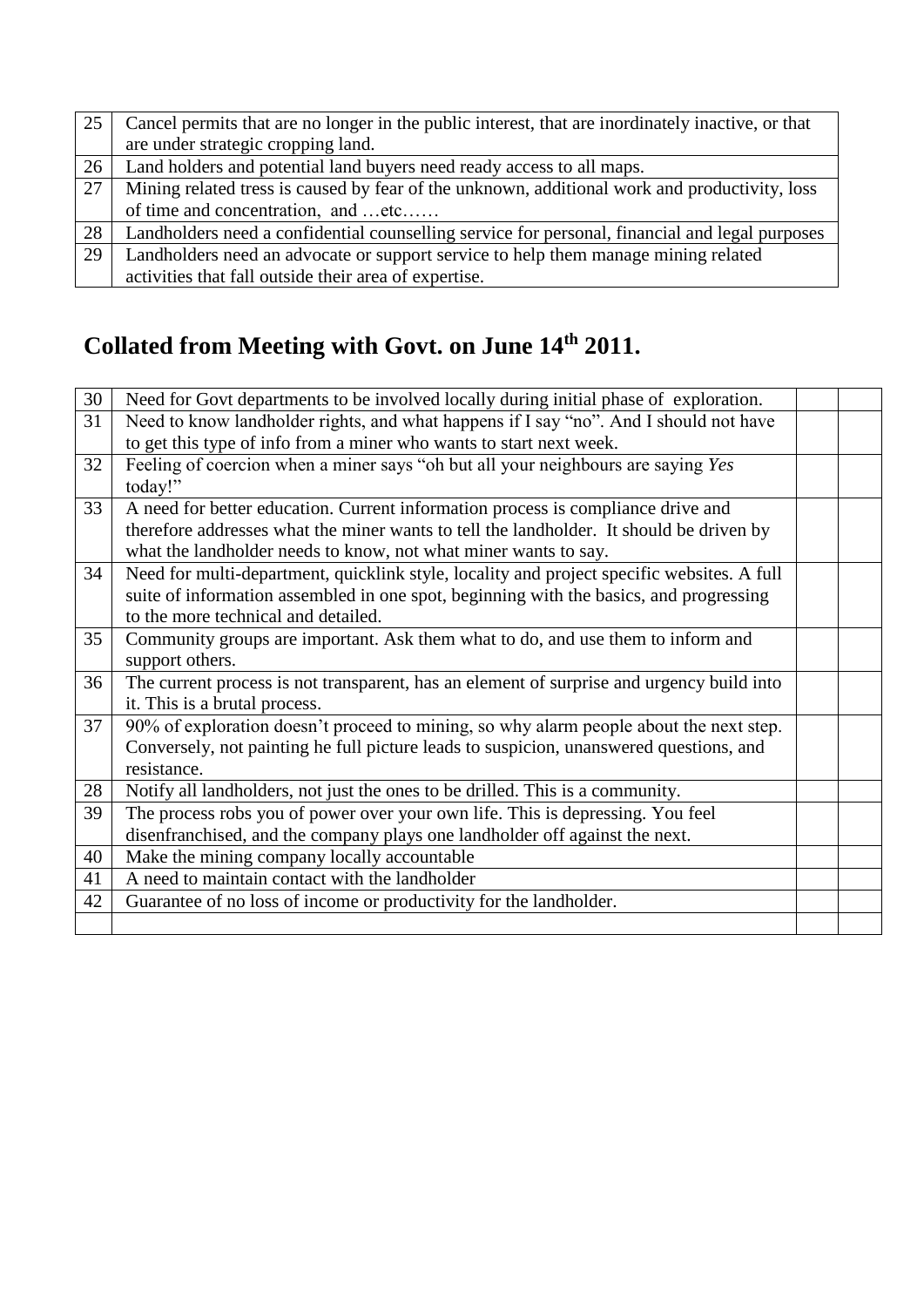# **From Other KCCG Members:**

### **Community Engagement**

Mining companies and the Government have a "Duty of Disclosure" to fulfil before they can expect landholders and local communities to fully understand and co-operate with mining activity. Informed decisions are based not just on information received, but also on how it is received and processed by the landholder. Therefore decisions made in the context of urgency, suspicion, assumed authority, and inappropriate modes of information are invalid. The needs of landholders vary greatly, and a broader spectrum approach is needed.

#### **From a KCCG Member: "My encounter with QBL**

- 1. A phone call from QBL, to arranged a date for interview / meeting.
- 2 7 days later Mark Derriman came, wanted to drill on portion 54v
- 3. Had literature with him but didn't understand it,
- 4. Mark went thru important stuff
- 5. Thought by his manner they had authority, and as if to object would be unreasonable.
- 6. Had the look in his eyes of "say yes or we'll come anyhow."
- 7. Thought I had no option but to say yes there and then.
- 8. No time to read and understand all the information presented. Much of the info seems irrelevant and boring.
- 9. At KCCG meeting, I said no because I need time to think. Need to know the whole picture, and what this leads to.
- 10. Next morning, Mark D rang to confirm that I had changed my mind.
- 11. No more contact since and no more advice from other QBL.

#### **From a KCCG Member:**

An undisclosed Government master plan that has no provision for :

- (A) local consultation,
- (B) grants permits to trial without doing an EIS,
- (C) trusts the company to send in results for environmental testing but doesn't follow up late submissions,
- (D) delegates the need to manage risk assessment to the company
- (E) Should Inform the community of all proposals and applications,
- (F) Should articulates the arguments for and against the proposal to the community,
- (G) Should refers to previous research,
- (H) Should publishes the risks associated with the exercise,
- (I) Should transparently responds to those risks,
- (J) Do EIS (environmental impact statement) if a project is considered a trial,
- (K) and don't approve if potential damage to the environment is considered significant or irrevocable.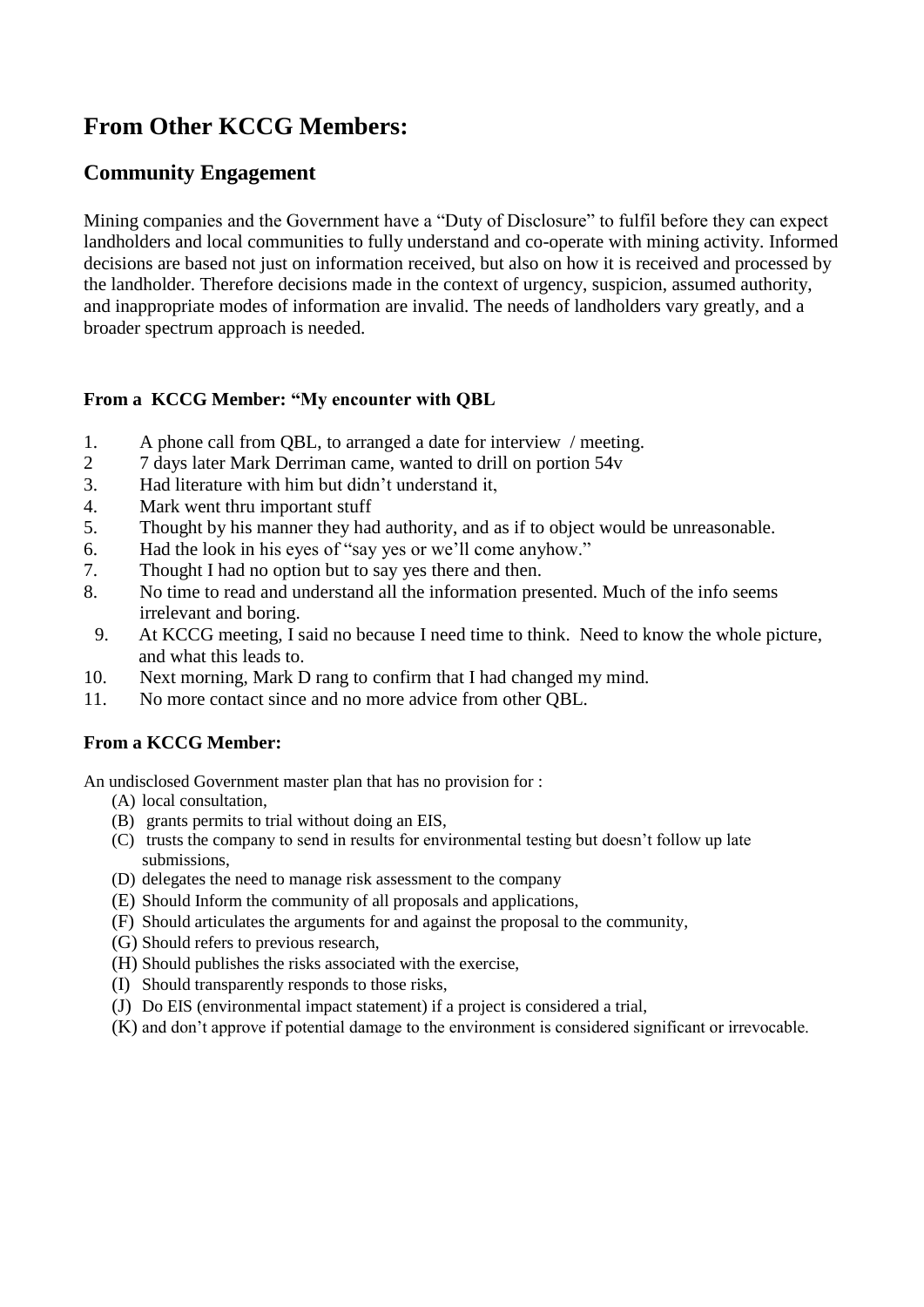## **Currently Practice:**

|   | Application received by DERM / DME                          |  |
|---|-------------------------------------------------------------|--|
|   | Application approved by DERM / DME                          |  |
|   | Miner talks to landholder and says we will be here to drill |  |
|   | next week.                                                  |  |
|   |                                                             |  |
|   |                                                             |  |
| 6 |                                                             |  |
|   |                                                             |  |
|   |                                                             |  |
|   |                                                             |  |

## **Proposed New Practice:**

| 1  | Application received by DERM / DME                                      |  |
|----|-------------------------------------------------------------------------|--|
| 2  | DERM prepares and distributes by mail a comprehensive booklet of        |  |
|    | information to all landholders in the application region (see below for |  |
|    | essential items for inclusion and some details)                         |  |
| 3  | A public meeting is conducted by DERM / DME and the applicant           |  |
|    | company to explain the proposal (suggested topics for meeting below)    |  |
| 4  | Submissions received (objections, enquiries, support)                   |  |
| 5  | Application assessed by a panel that includes:                          |  |
|    |                                                                         |  |
|    |                                                                         |  |
| 6  | Application approved by DERM / DME                                      |  |
|    | DERM / DME activates website quicklink (hosting a project and locality  |  |
|    | specific set of resources, eg. Queensland Bauxite, South Burnett)       |  |
| 7  | Community is informed of approval by mail out                           |  |
| 8  | Miner talks to landholder and says we will be here to drill next week.  |  |
| 9  |                                                                         |  |
| 10 |                                                                         |  |
|    |                                                                         |  |
|    |                                                                         |  |
|    |                                                                         |  |
|    |                                                                         |  |
|    |                                                                         |  |
|    |                                                                         |  |

## **Information Booklet Contents**

| <b>Introduction from Minister</b>       |  |
|-----------------------------------------|--|
| Invitation to attend the public meeting |  |
|                                         |  |
|                                         |  |
|                                         |  |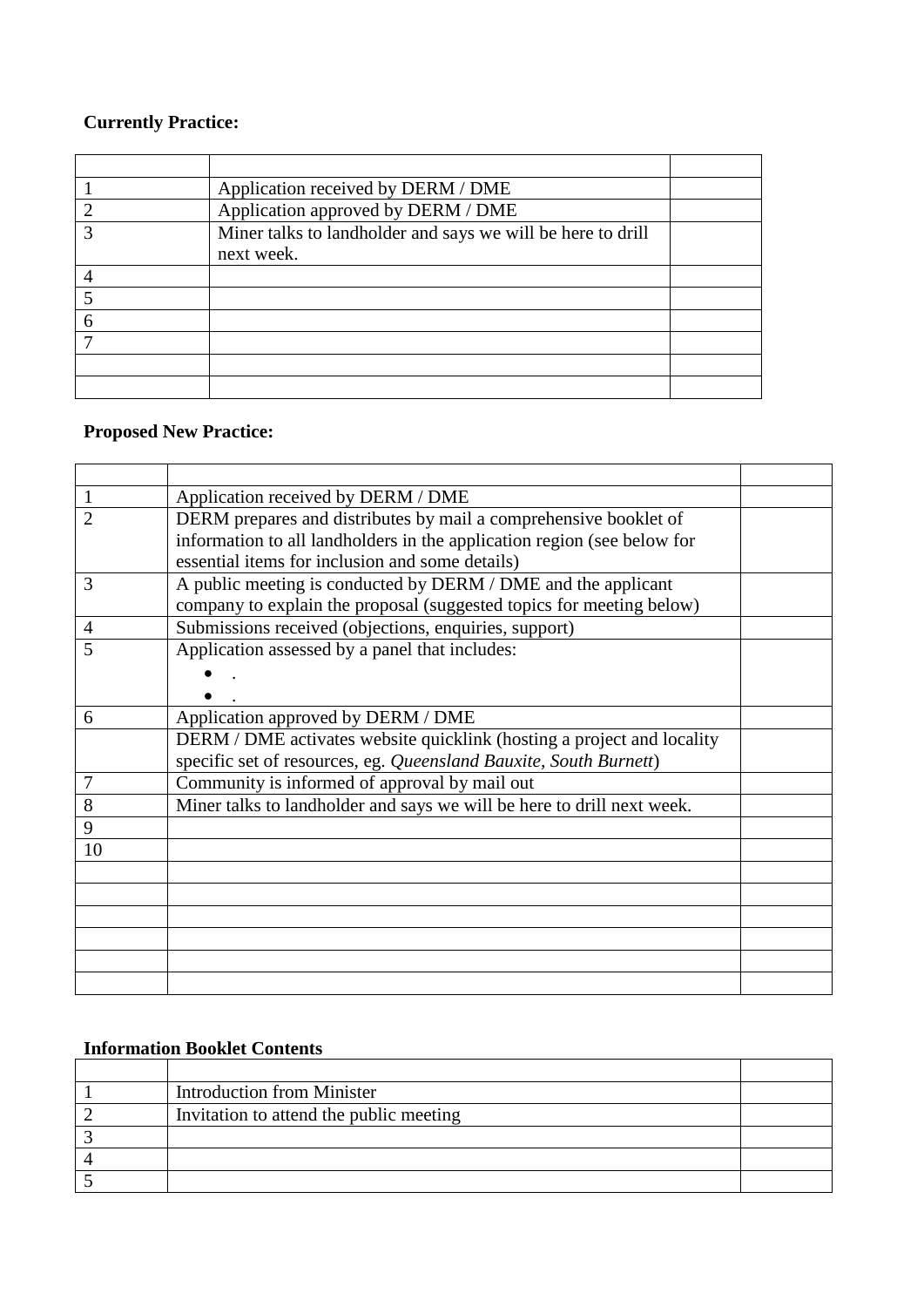| 6  | Application details / criteria against which it will be assessed   |  |
|----|--------------------------------------------------------------------|--|
|    | Company details and contacts                                       |  |
|    | Maps (details of this project)                                     |  |
| 8  | Other local permits (including maps of less detail)                |  |
|    |                                                                    |  |
| 8  | Contact details for support                                        |  |
| 9  | Right and Responsibilities of the Landholder                       |  |
| 10 | Right and Responsibilities of the Applicant (mining company)       |  |
| 11 | Local considerations (Strategic Cropping pending, local economy, ) |  |
| 12 | Objection and submission details                                   |  |
| 13 |                                                                    |  |
| 14 |                                                                    |  |
| 15 |                                                                    |  |
| 16 |                                                                    |  |